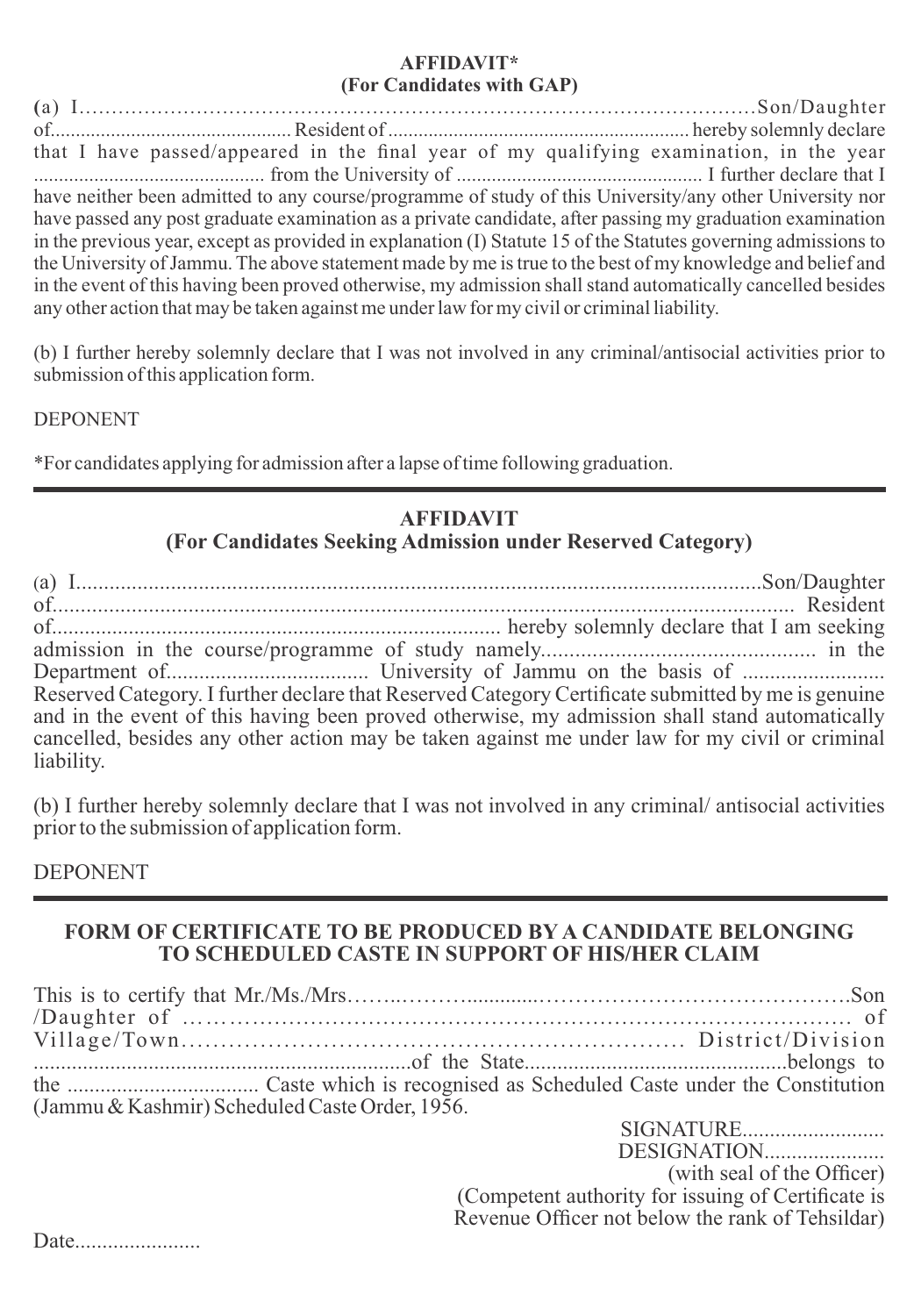#### **FORM OF CERTIFICATE TO BE PRODUCED BY A CANDIDATE BELONGING TO SCHEDULED TRIBES IN SUPPORT OF HIS/HER CLAIM**

| (Jammu & Kashmir) Scheduled Tribes Order, 1989 as amended from time to time. |  |
|------------------------------------------------------------------------------|--|

SIGNATURE.......................... DESIGNATION...................... (with seal of the Officer)

(Competent authority for issuing of Certificate is Revenue Officer not below the rank of Tehsildar) Date.......................

#### **CERTIFICATE OF BEING A MEMBER OF THE SOCIALLY AND EDUCATIONALLY BACKWARD CLASS**

This is to certify that Mr./Ms./Mrs........................................................................................................... Son/Daughter of ......................................................................................................... of Village/Town....................................................... District/Division........................................................... of the State............................................................. belongs to the......................................................... is a member of the Socially and Educationally Backward Class, falling under the category i) Resident of Backward Areas; ii) Resident of area adjoining Line of Actual Control; iii) Weak and Under privileged class (Social Caste) This is also certied that the said Mr./Ms./Mrs...................................................................... (on behalf of applicant) submittedh is application for grant of this certicate to th is Ofce on ………………… and the certicate has been delivered to him under my hand and seal today on the...................................

| SIGNATURE                                                                                            |
|------------------------------------------------------------------------------------------------------|
|                                                                                                      |
|                                                                                                      |
| Authorised Officer                                                                                   |
| (with seal)                                                                                          |
| *(Competent authority for issuing of Certificate is Revenue Officer not below the rank of Tehsildar) |
| * No certificate other than the competent authority shall be entertained/considered.                 |

## **CERTIFICATE OF BEING A CHILD OF DEFENCE PERSONNEL**

| of the State is/has serving/served as member of Army/Navy/Air Force. |  |
|----------------------------------------------------------------------|--|

Authorised Officer (with seal) \* (Competent authority for issuing of Certificate is authorised Officer of Zila Sainik Board/Commanding Officer of the Unit where serving or served) \* No certicate other than the competent authority shall be entertained/ considered.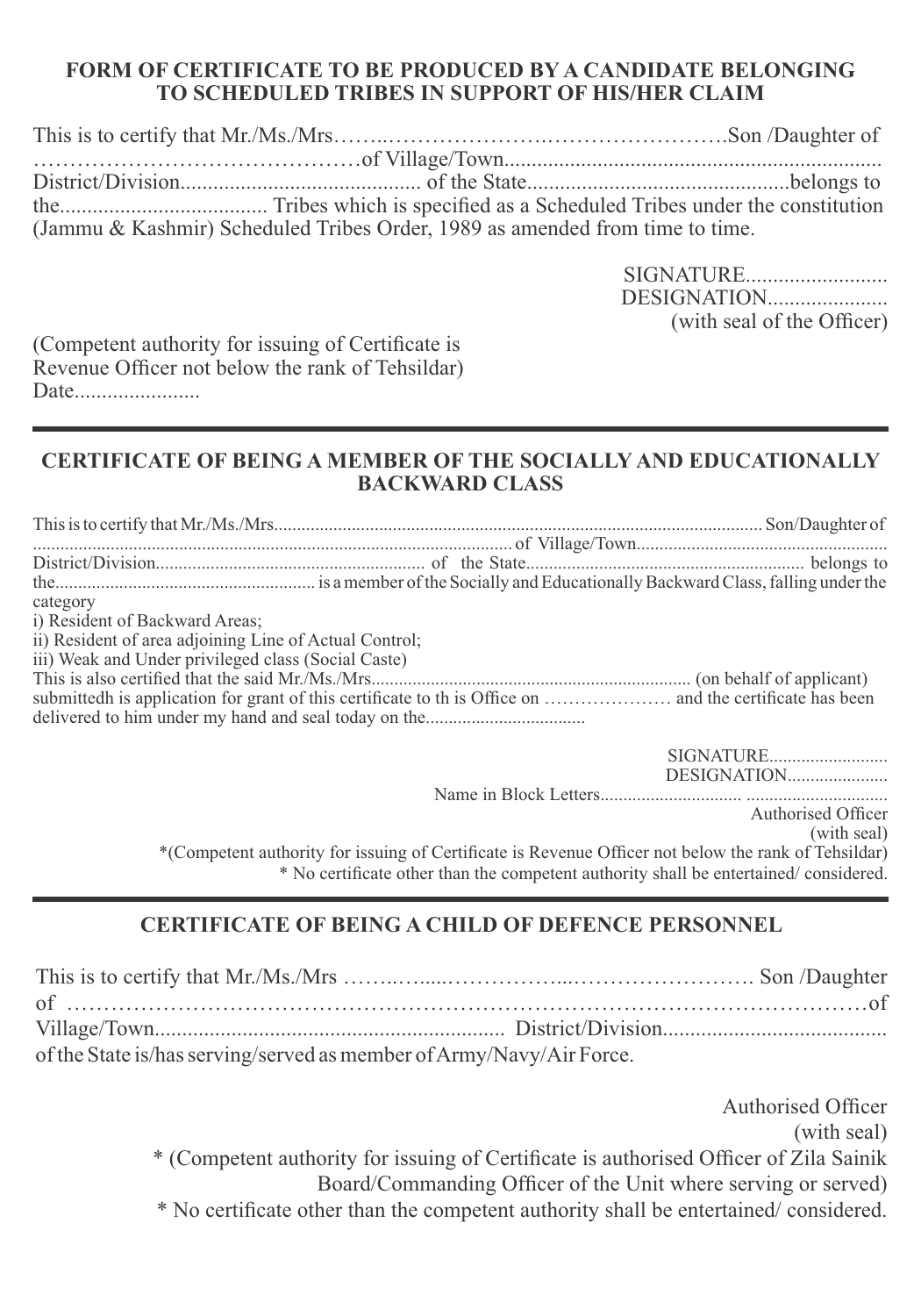## **CERTIFICATE TO BEING AN EX-SERVICEMAN**

Signature of the Authorised Officer (with seal)

\*(Competent authority for issuing of Certificate is authorised Officer of Zila Sainik Board/Commanding

Officer of the Unit where serving or served)

\* No certicate other than the competent authority shall be entertained/ considered.

# **AFFIDAVIT\***

# **(For appearing in final year examination)**

I, ....................................................................................................................................................... D/o, S/o ………................................................................................................................................ Resident of....................................................................................................... do hereby solemnly affirm and declare as under: 1. That I am applicant for admission to MBA Programme in the University of Jammu for the session 2019-2020. 2. That I am appearing in the final year of the qualifying examination in April/May 2019. 3. That I am seeking Provisional Admission to MBAProgramme for the session 2019-2020. 4. That I will submit/furnish the documentary evidence of having passed my qualifying

examination in full with the requisite percentage of marks within 21 days of the commencement of the class work of MBA programme failing which my provisional admission to the said programme shall automatically stand cancelled.

DEPONENT

Verification :-

Verified at Jammu on the date that the averments made by me in this affidavit are true and correct to the best of my knowledge and belief and nothing has been concealed therefrom.

DEPONENT